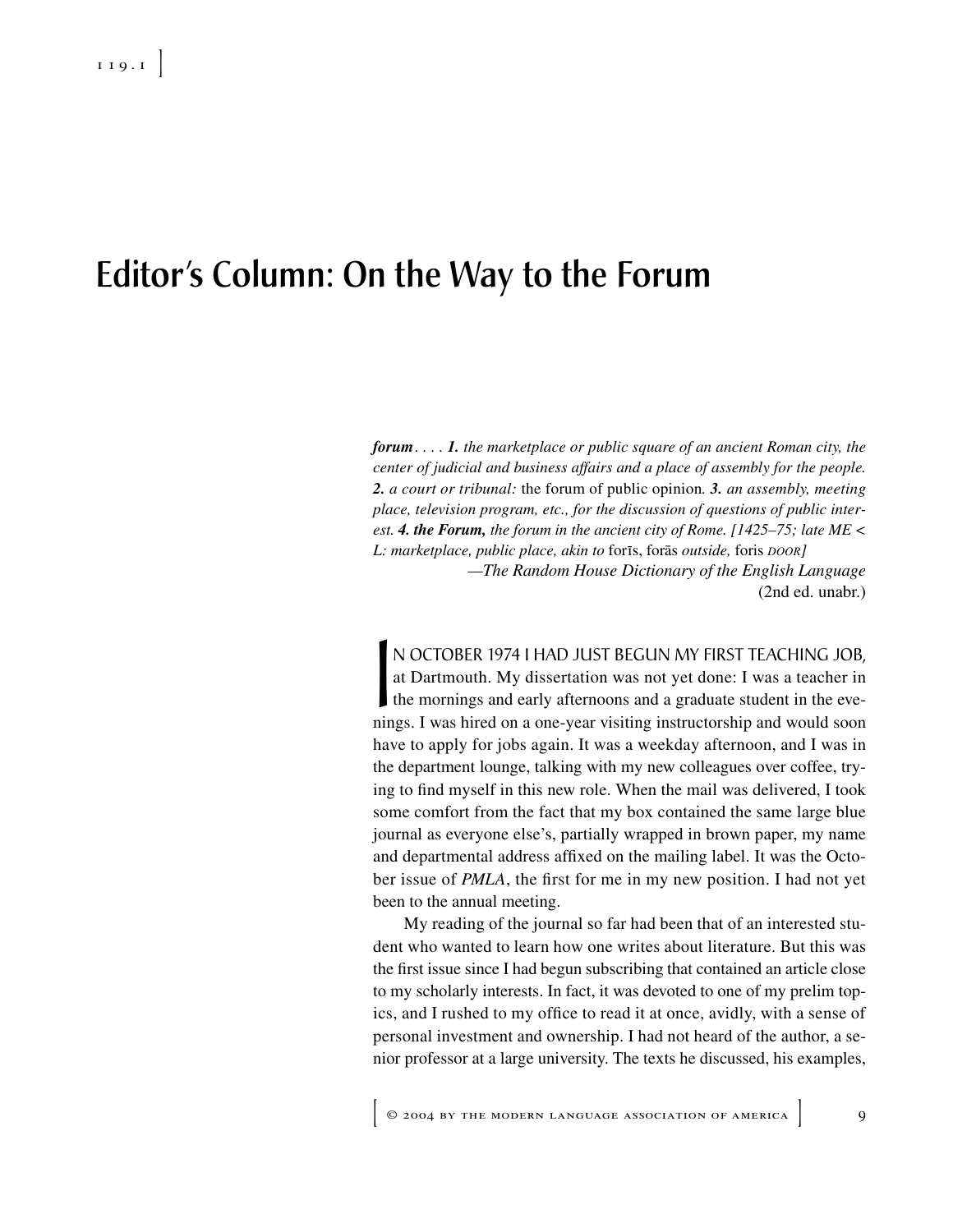the methodology, the way of arguing were all familiar from the extensive preparation I had done just two years earlier, but the argument was more unsettling the more I read. He was conflating generic categories I had worked hard to distinguish from one another, and he used examples in ways that overturned the case I had made in my prelim essays. The more credible his argument became, the more urgent my need to respond.

I marvel now at the passion and energy I could devote to an interpretation of genre in the European novel—in the midst of a new job, an unfinished dissertation on a totally different topic, women's caucus meetings, and the beginnings of coeducation at Dartmouth, not to mention the Vietnam War and the Watergate scandal. I wonder especially at how I mustered the courage to write out the disagreements that emerged with pointed clarity on a second reading and to send them in a letter to *PMLA*'s Forum—a letter that was published the following year. Rereading my response now, I am surprised by the certainty I could rally and by the adamant, forceful, self-assured manner I was able to project. I knew enough about the conventions of scholarly disagreement to begin by expressing my admiration for the essay—I call it "provocative"—but in the second sentence I already "object" in no uncertain terms, proceeding to admonish the author on what "must" be distinguished, what "should" be considered in writings about these issues. I hesitated neither to discuss the article's "misapprehension," "failure," and "contradiction" nor to deem the argument "unpersuasive" and "confusing."

What moved me to write the letter—my first publication and one I have long since put out of my mind (and probably would not have recalled had I not been given the occasion to reflect on my relation to this journal)? Why did I think that to respond to an article proximate to my interests, I had to assume a tone projecting unswerving certainty, so incongruous for my level of training and maturity?

"It takes time to get a feel for the roles that readers can be expected comfortably to play in

the modern academic world," writes Walter J. Ong in "The Writer's Audience Is Always a Fiction," published in the very next issue of *PMLA* (19), just as I was at work on my letter. Though I remember reading Ong at the time and have had occasion to return to his article many times since, I doubt I was self-conscious enough to reflect on my own role as a reader of critical articles, and obviously I did not take the "time" to "get a feel" for it. Ong writes, "[T]he roles of the reader of learned works until fairly recent times were regularly more polemic than those demanded of the reader today. . . . [A]cademic teaching of all subjects had been more or less polemic, dominated by the ubiquitous rhetorical culture, and proceeding typically by proposing and attacking theses in highly partisan fashion" (18–19). Although Ong maintains that the 1970s academic world contained less of the "fighting spirit" characterizing ancient and early modern debates and that academics now were more likely to "let [it] loose on the social order . . . than on their subject matter or colleagues" (19), I take the sharp and polemical tone of my fledgling writings as a measure of what I had learned (or imagined) to be appropriate for a reader and critic. On the one hand, I was surely responding to the authoritative and normative tone of the essay itself, a tone that is intensified in the author's detailed, if dismissive, response to my letter in the same Forum. I am accused of misreading and misunderstanding, of neglecting the refinements contained in the essay's footnotes, and of old-fashioned idealist assumptions about genre. Ong makes clear that reading is a transaction by which writers "fictionalize" their audiences, which in turn fictionalize themselves on the basis of the roles assigned to them by the writers. Did I ultimately feel hurt, discouraged, overly exposed by the response I received? No doubt. This forum of discussion (and judgment) was not, after all, an even playing field in the job market of the mid-1970s, and there was no place in which to say so.

On the other hand, it could have been that this very inequity—not just in academia but in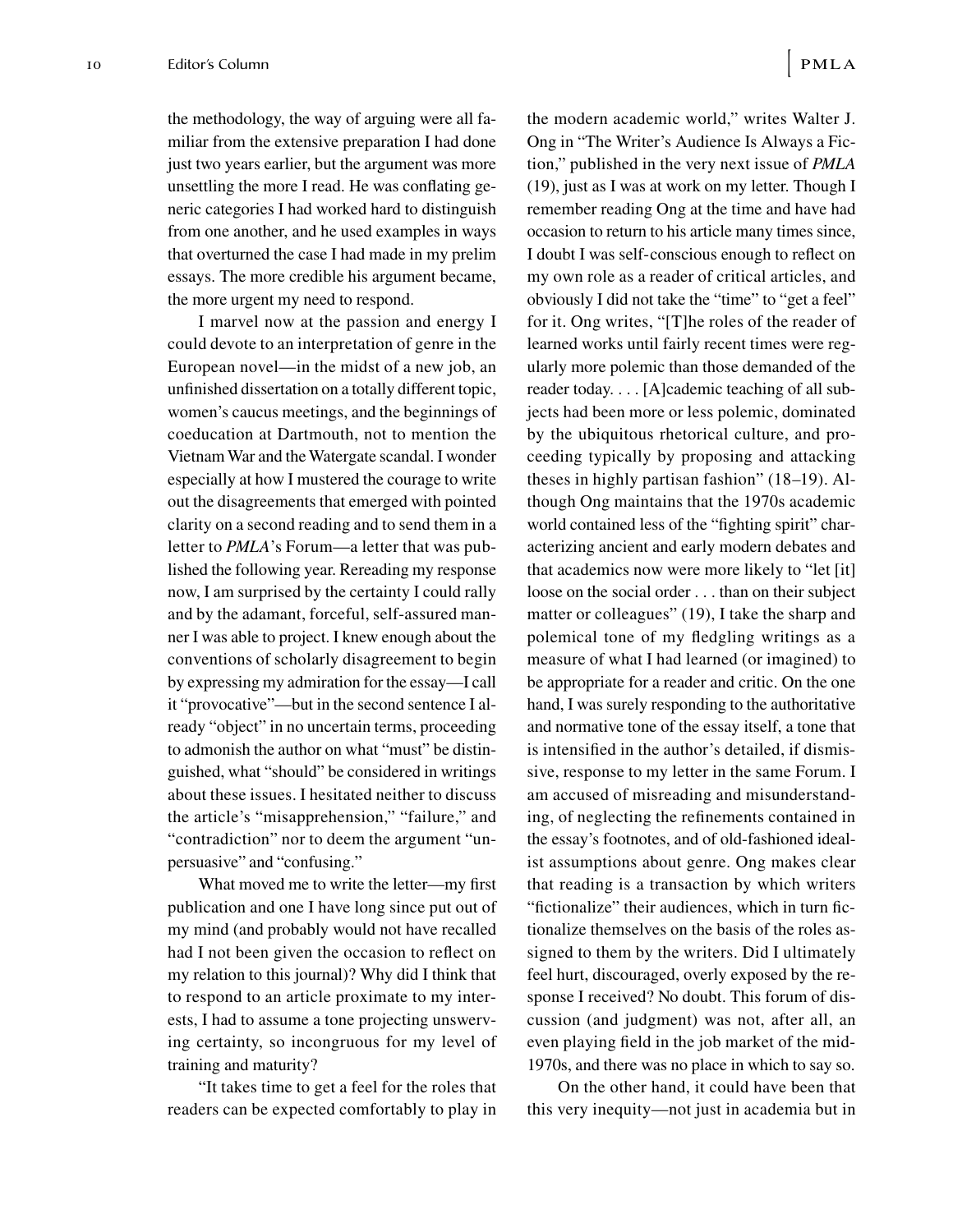the larger political arena—was at the root of my tone and that I was displacing the political anger permeating that contentious historical moment onto the safer ground of genre studies. In the period of formalism and structuralism, I had certainly learned to split off my scholarly work from its social and political frame in ways that now, as I reread what I wrote, I find almost unimaginable.

I have had a great deal of opportunity in the decades since this exchange to reflect both on the ethics of critique—the vehemence and potential harm of much academic polemic—and on the often unspoken, even unconscious, ways in which the stakes of our scholarly work are inflected by the political situation in which we work. These decades, fortunately, have enabled alternative modes of dialogue and debate and alternative ways of entering the conversation.

My appearance in the *PMLA* Forum may not have engaged me in the most productive form of academic disagreement, but still, for me as a young scholar, the Forum did serve as a place to participate in academic discourse. It was—and remains—a public space open to the intervention of even the newest and least experienced members, a place where readers can become writers in their own right, where students in their twenties are as entitled to speak and as likely to be published as professors in their seventies. Here, in the journal of my scholarly organization, unlike in Richard Nixon's "social order," I could assert a voice and be heard.

The Forum has a long history in the pages of this journal. Beginning in 1927, a section called Comment and Criticism published readers' responses to articles, corrections by authors, and short scholarly contributions. In 1950 the MLA Executive Council authorized the editor to "introduce a section of Letters to the Editor, including scholarly notes and queries" ("Acts"). Soon thereafter the title Comment and Criticism was changed to Notes, Documents, and Critical Comment—an interesting shift from the possibility of separating "comment" from "criticism" to the conflation of the two in the form of "critical comment." That section continued until the early 1970s, but it was abolished shortly after a new feature, the Forum, was introduced in the following manner in the May 1970 issue of the *MLA Newsletter*:

## **Comment and Criticism in** *PMLA*

At their meeting in March, the members of the *PMLA* Editorial Committee voted to do away with the elaborate procedure for controversy (including rejoinder, surrejoinder, etc., with none of the material published until all of it is in hand) and substitute for this a "Forum" section in which members could react at once to the articles in *PMLA*. . . . [T]he forum should make possible something more spontaneous than what we have had in the past.

The first such Forum appeared in the January 1971 issue. Comment and criticism, now again separate, as well as reaction and spontaneity, were meant to take the place of "elaborate procedures for controversy." The creation of the Forum was in itself the Editorial Board's direct and spontaneous response to the political ferment and controversy that characterized the spring of 1970, both in the academy and outside it.

Judging by a 1990 MLA membership survey, my letter to the Forum, like others, may have been read by more readers than the article that inspired it and than almost any other part of the journal except the table of contents (89% of the journal's regular readers, 75% of its occasional readers, and even 34% of those who never read the journal said they occasionally scan the Forum; consider, in comparison, that only 18% of the respondents said they regularly read the Editor's Column).<sup>1</sup> Why is that? I would like to think that it is not because our field thrives on controversy for its own sake but because the Forum offers something more than an insight into who at a given moment might be disagreeing with whom (though I certainly wouldn't deny that most of us like gossip). In fact, the initial installment of the Forum in 1971 resembles the Forum of today: if the section has remained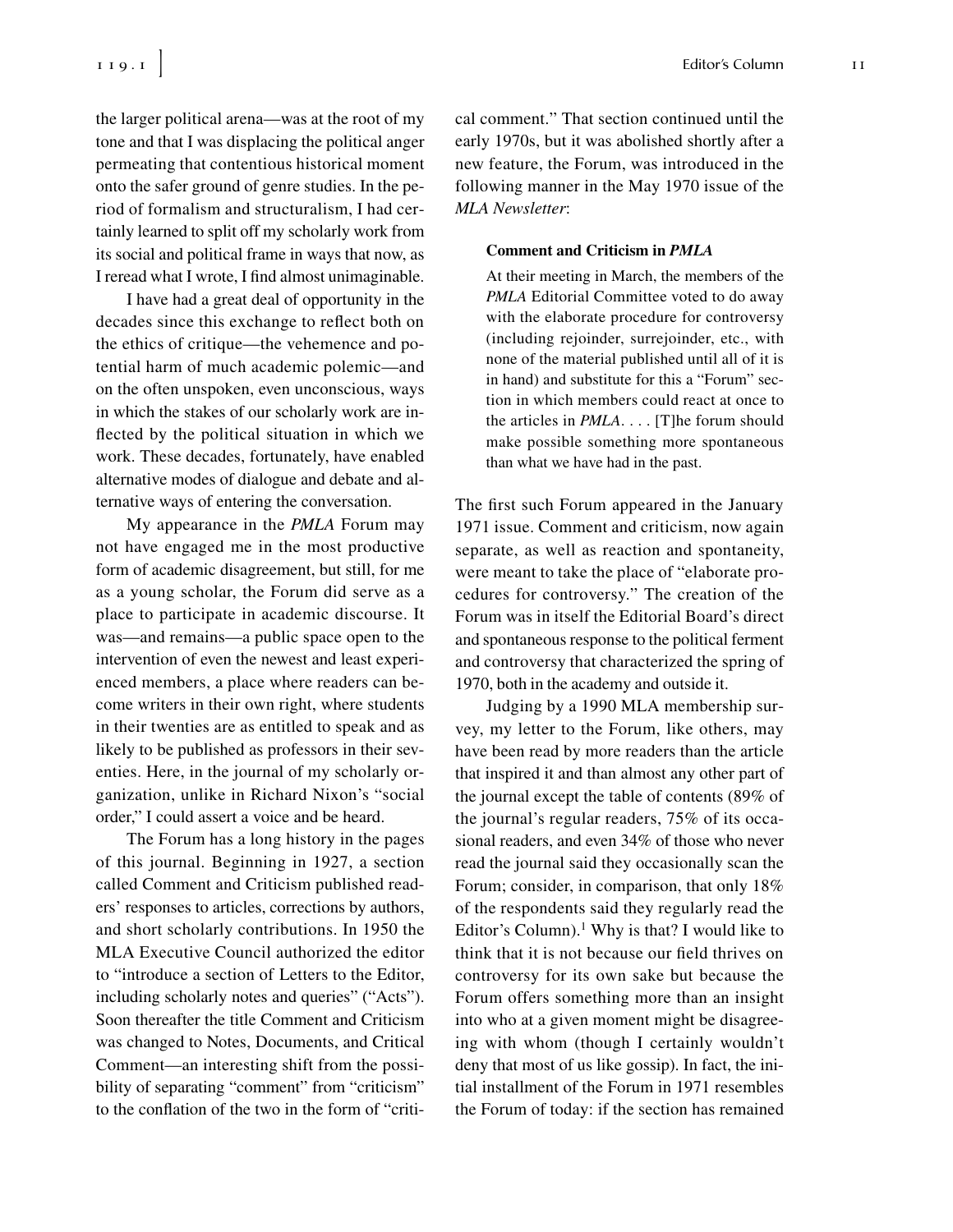12 Editor's Column **Editor's Column** 

a site of immediate reaction, vigorous debate, and often constructive dialogue, it is also the place where the stakes of our ever-shifting disagreements and their full academic *and* ideological dimensions are most clearly exposed. Even if authors and reader respondents do not directly voice the assumptions undergirding their positions, the very genre of the letter to the editor elicits some clarity about those presuppositions. It is this clarity, I suggest, that draws us as readers to this section of the journal.

In the 1990s variations on the Forum were added to *PMLA*: comments (or brief articles) on topics of broad interest written and submitted either at the editor's request or in response to a call for comments, such as the series of invited replies to Julia Kristeva's interview about forgiveness (Mar. 2002). These changes reveal our current need to create a space for an exchange of views rather than for controversy and debate, even while maintaining the form of the brief, personal, clearly situated statement or the spontaneity of a roundtable discussion.

It is fortuitous and, indeed, fortunate for me that this special-topic section on Literatures at Large, in the first issue I have the task of introducing as editor, is an invited forum that powerfully illustrates this need. As is characteristic of the timetable of academic publishing, this feature was conceived by Martha Banta, two editors ago, and ably shepherded by my predecessor, Carlos Alonso. I am happy to inherit it, since it was intended precisely to lay bare the ways in which our teaching and scholarship, and our intellectual lives more generally, are situated in particular academic, cultural, geopolitical, and economic contexts. After the announcement of the special topics Globalizing Literary Studies and Mobile Citizens, Media States, *PMLA* solicited brief essays from some of "the academy's wandering scholars," those who teach literatures that do not reflect their birth culture and who have accumulated experience as scholars, critics, and teachers in universities all over the globe. Encouraged to write from their personal experience, contributors have assumed engaging voices that offer keen insights not only into some of the questions that face the global academy but also into their personal engagement in issues of transnational and deterritorialized pedagogy and scholarship and in the power differentials that shape these issues.

In the first essay, Shu-mei Shih, writing from the perspective of a diasporic Third World scholar, critiques the "technologies of recognition" that have structured the notion of "global literary studies" in academic discourse and the literary market. These modes of recognition (e.g., the return of the systematic, the time lag of allegory, global multiculturalism, the exceptional particular, and postdifference ethics) continue the asymmetry between subject and object, the West and its others, thwarting the development of a global literary studies that would be self-conscious and critical of its own discourses. Paul Giles echoes Shih's suggested reorientation, challenging literary scholarship's idealization of exile and migration as forms of intellectual insight and empowerment. Giles relates his own "flight" from Margaret Thatcher's England, where he was trained, in order to undertake a pointed critique of the institution of "American literature" and its reliance on exceptionalism and territorial sovereignty. Using the example of Denise Levertov, Giles urges teachers to reimagine American literature in "English translation" and to teach it through a pedagogy of estrangement such as is used in foreign language instruction, a pedagogy that investigates the "awkward transitions between the local and the global." Raúl Antelo traces his own evolution from a student in Argentina who was trained in an agonistic mode of education to a professor in Texas who came to learn a more aleatory and reciprocal mode of learning. Inhabiting a hybrid space between the two allows him to practice a pedagogy of what, after Paul Valéry, he calls *interessere*—a form of knowledge that grants and lays bare its immediate, spontaneous, and very real stakes and consequences. A similar trajectory characterizes the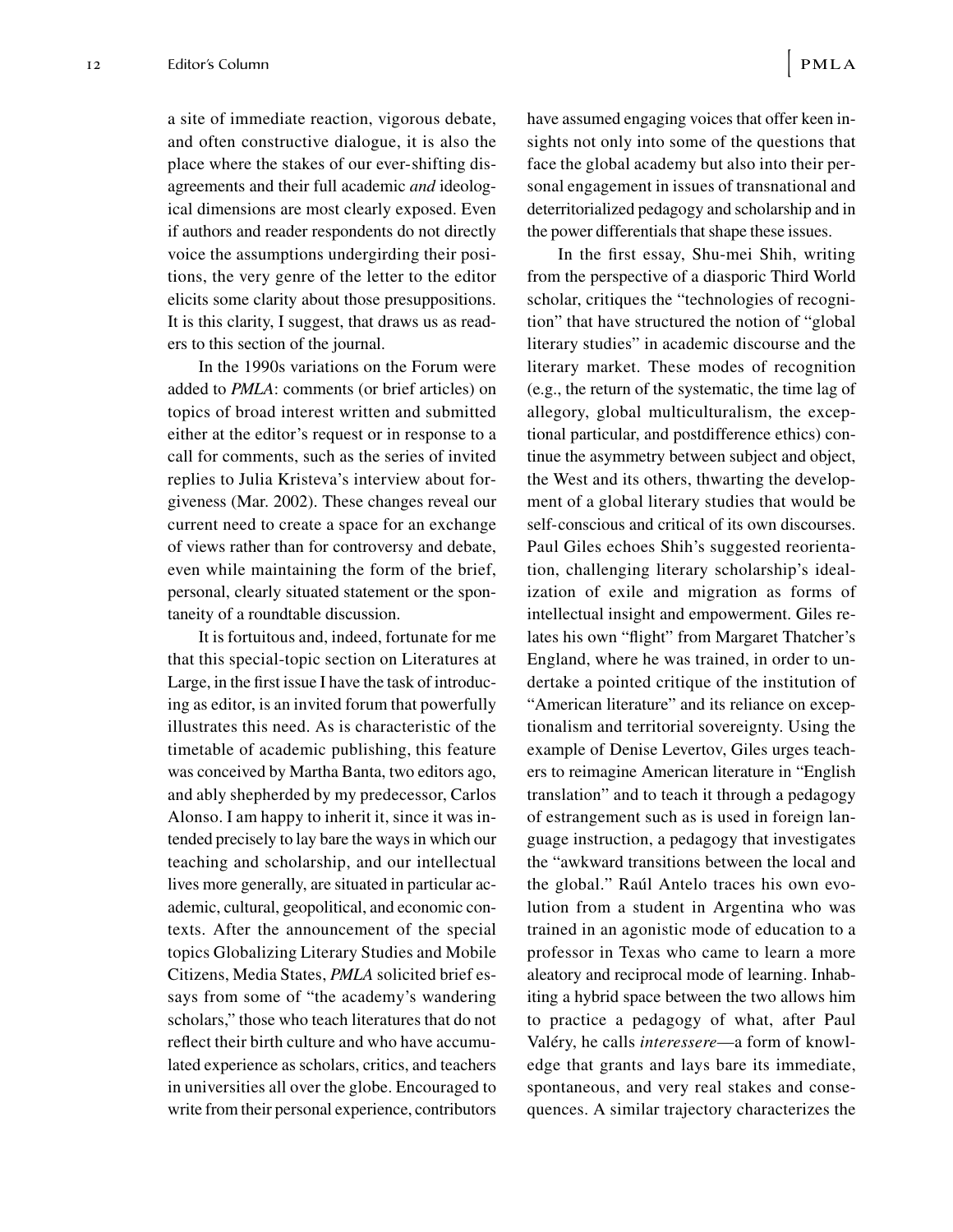work of Beatriz González-Stephan, who recently relocated from Venezuela to Texas. Using her first impressions of Rice University as a case in point, she offers a sharp critique of the troubling politics of Hispanism in the United States academy, particularly in a part of the country where Spanish can hardly be classified as a foreign language. She finds that Latin American, Caribbean, US Latino, and Chicano studies are underrepresented, undervalued, and isolated in various parts of the curriculum in ways that disable their growth and intellectual impact.

Jeffrey Geiger, a United States expatriate teaching in England, reverses the trajectory of these first four scholars. His bicultural perspective allows him to compare the politics and economics of higher education in Britain and the United States, or, as he finds, the "Britamerican empire." He wonders whether his frequent travel and his residency in both countries afford him a gateway to globality and transnational identity or whether the coimplication of United States and British interests and the corporate structures that ultimately determine the course of British educational reform, among other structures in the global academy, radically circumscribe the scope of what we might envision as the global. Ina Schabert also situates her contribution in Europe. She examines the curricular and scholarly inclusion of women's and gender studies in English departments in German universities. Schabert finds that feminist methodologies, many of which are imported from Britain and the United States, are subject to strict ideological limits in German academic traditions. Yet, at the same time, these traditions enable relational modes of gender studies: both the study of relations between the sexes and a high degree of cooperation between female and male scholars. Writing from the perspective of an east-central European intellectual formed by the legacy of German and French cultural representation, Tibor Frank finds that today English, and specifically "supranational English," is the lingua franca and a mediating force in Europe. Without denying fears of American imperialism and globalization, Frank nevertheless offers the hopeful and controversial suggestion that the democratic outlooks and mentalities he finds in the English language itself might have the capacity of revolutionizing the transnational European community. In contrast, Takayuki Tatsumi's pan-Pacific perspective offers a very different interpretation of the role of transnational English. Tatsumi lists the challenges of writing American literary history in the current globalist age, arguing that such a project would need to "deconstruct . . . the conventional logic of causality," embrace anachronism, and historicize the enterprise of literary history. Only thus can multiple points of transpacific cultural contact emerge to unsettle any easy assumptions about the direction and effect of either American imperialism or the colonial project that created American literature in the first place.

Despite the differences in topic, approach, and geopolitical context that characterize their essays, each of the contributors to this special grouping encourages new deterritorialized perspectives on literary study—perspectives that also enable us to reimagine our practices of dialogue, controversy, and debate. The stakes that motivate their writings emerge with lucid force: in discussing global literary study from comparative, transnational vantage points, each finds, remarkably, the need to address the institutions of United States literary study, its enabling as well as its oppressive influences. These essays thus provide an opportunity to interrogate the place of *PMLA* itself in the context of literary studies "at large."

The two additional features included in this issue, Mary Robinson's "Present State of the Manners, Society, Etc. Etc. of the Metropolis of England," published in 1800, and the first translation into English of Boris Tomashevsky's 1928 "La nouvelle école d'histoire littéraire en Russie" ("The New School of Literary History in Russia"), contribute to this forum from different historical moments. As Adriana Craciun writes in her introduction, Robinson's "manifesto of metropolitan culture" addresses turn-of-the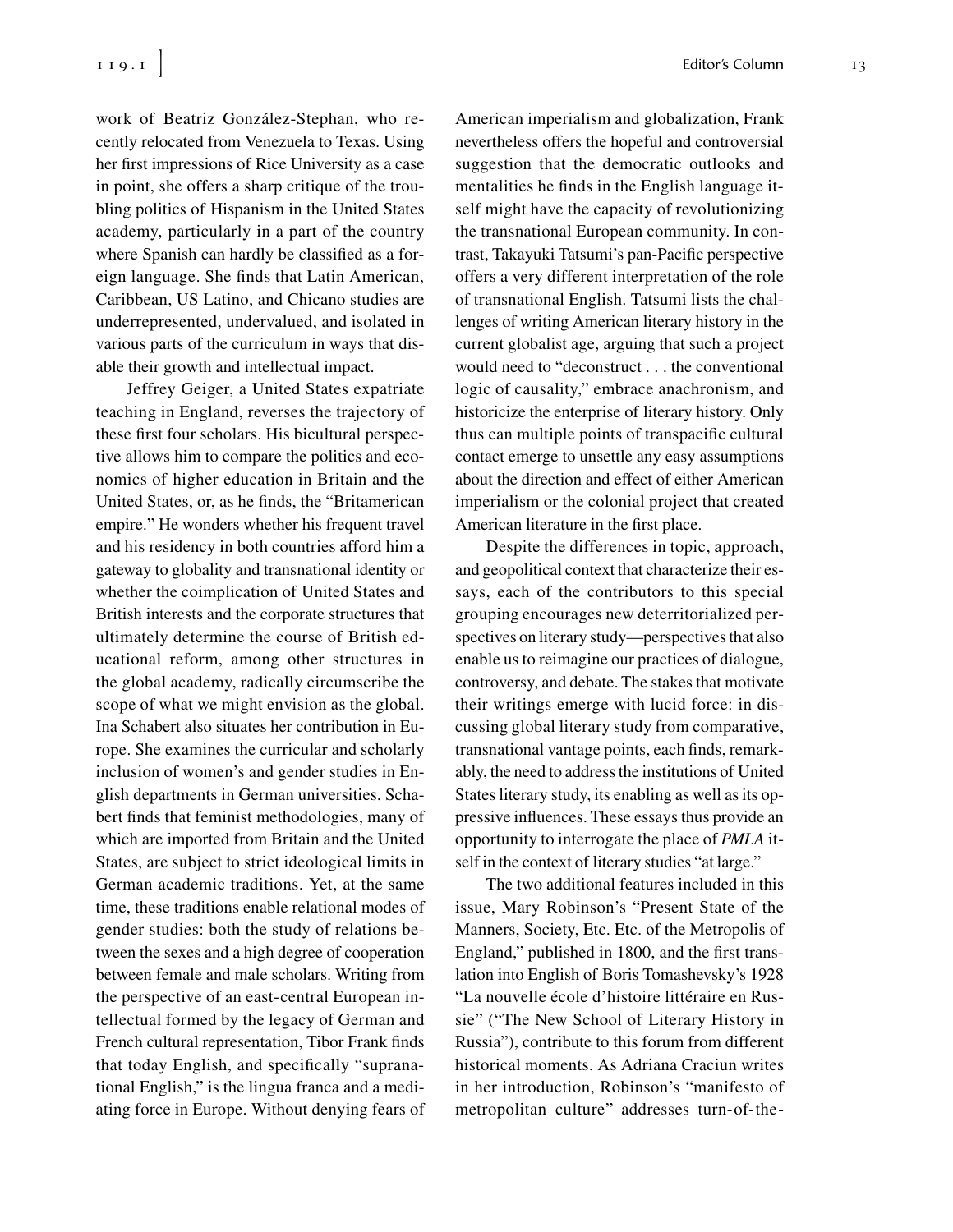14 Editor's Column **Editor's Column** 

nineteenth-century London as the "world's leading republic of letters," celebrating its democratic free press and its openness to international (in this case, French and German) influence. Importantly, Robinson's cosmopolitanism includes women as shaping agents of public culture. Tomashevsky's essay offers an overview and reconsideration of Russian formalism and the debates it initiated regarding the relation and, more radically, the separation of art and society.

In 1974, when I read *PMLA* as a comparatist and a member of a "foreign" language department, it provided an entry into the larger field of literary studies in the United States, a field dominated by English. If one was to read one journal, it was *the* journal to read. Since then, my work has taken a more interdisciplinary direction that has led me to journals in other fields (history, psychoanalysis, and visual culture), as well as to interdisciplinary journals in feminist and cultural studies. Some of these are published abroad, in English or in one of the other languages I am able to read. In this expanded disciplinary and cultural field, *PMLA* occupies a unique place for me and, I venture to say, for you as well: it is a *disciplinary* and a *nationally* based journal that nevertheless reflects the increasing *interdisciplinarity* and the *internationalization* of literary studies. Although *PMLA* articles cite work in numerous other disciplines, then, they are mostly written (and read) by literary scholars, members of the MLA, and thus they reflect what we as literary scholars share: our continued close attention to writing and to textual detail—whatever the texts we analyze. In his recent preface to the twentyfifth anniversary edition of *Orientalism*, Edward W. Said describes this form of reading as a humanist philological understanding that is particularly important to "today's globalized world" (xxiv). In the tradition of interpretation that comes to us from Vico, Goethe, and Auerbach, among others, and that Said wants to reclaim,

philology as applied to *Weltliteratur* involves a profound humanistic spirit deployed with generosity and, if I may use the word, hospitality. Thus the interpreter's mind actively makes a place in it for a foreign Other. And this creative making of a place for works that are otherwise alien and distant is the most important facet of the interpreter's philological mission. (xxv)

I would like to think that the term Said uses with some caution, "hospitality," also describes the mission and practice of this journal. With its recent availability on the World Wide Web through libraries subscribing to *Ingenta* (for current issues) and *JSTOR* (for archived issues), *PMLA* promises to broaden further its international and surely also its interdisciplinary reach. Still, it emerges from a North American organization, and—in the context of a global landscape of literary study—it will have to reflect on what that means.

I hope to devote future forum conversations to this important and challenging issue. In fact, if I have featured the Forum in this, my first column as editor, and even gone so far as to interrogate the appearance of my earlier academic self there, it is because the Forum offers a "medium for an exchange of views" equally appropriate for our particular cross-cultural and interdisciplinary academic field, structured by deeply uneven and contested power relations, and for a moment when scholars and teachers in the United States can no longer afford to ignore the broader stakes of their scholarly and pedagogical work. As editor, I invite you to participate in these conversations by sending us your work and your responses to the work of others. I thereby invite you to share with other readers what is at stake for you in the work that you do in today's academy.

After drafting this column, I learned of the deaths of Walter J. Ong and Edward W. Said, both of whom I had cited here, and of Carolyn G. Heilbrun, whom I had invited to write a guest column for the March issue. Walter J. Ong was president of the MLA in 1978, Carolyn G. Heilbrun in 1984, and Edward W. Said in 1999. Trib